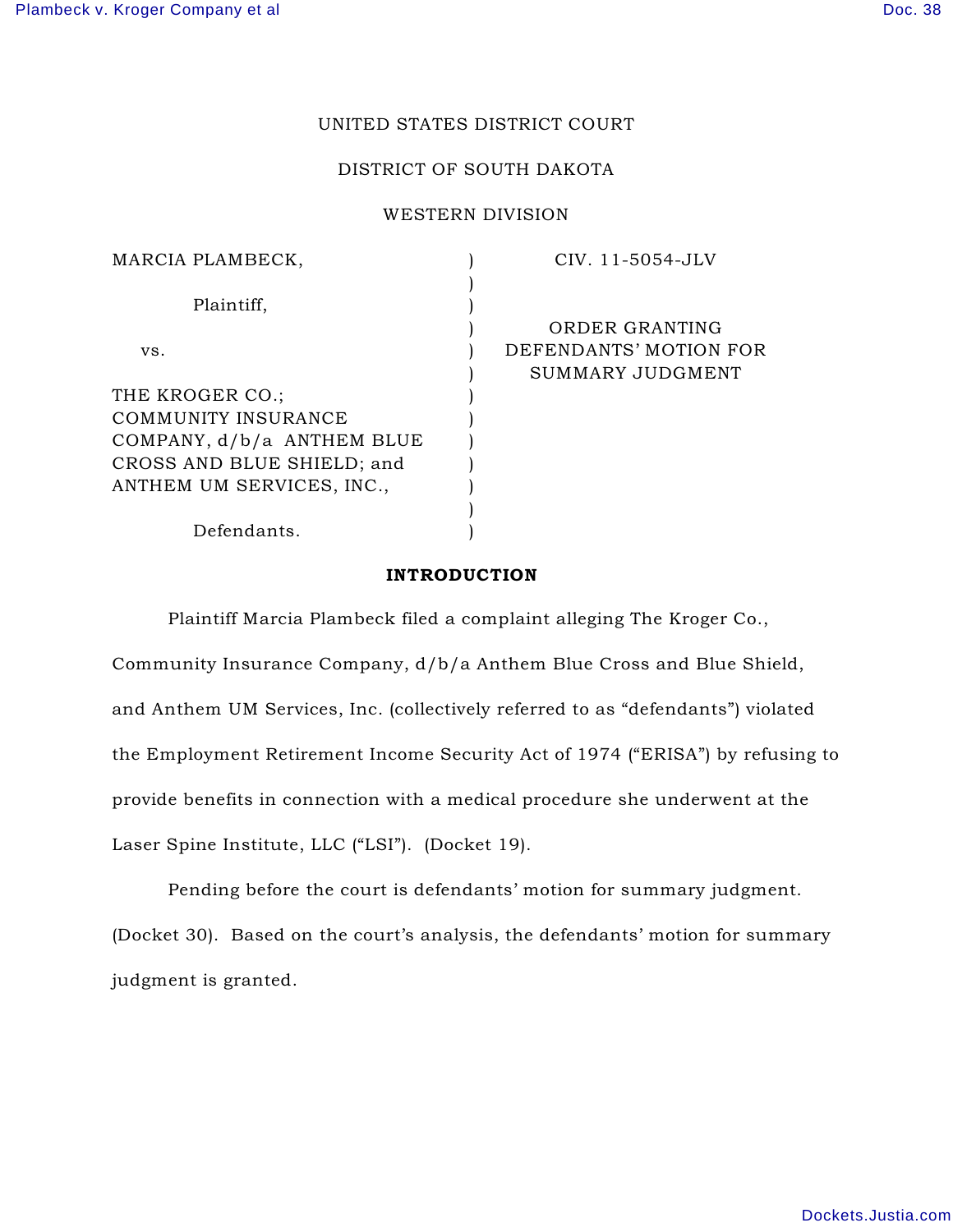#### MATERIAL FACTS

The Kroger Company ("Kroger") provided health coverage to Ms. Plambeck as a self-funded employee welfare benefit plan ("the Plan"). (Docket 31 at  $\P$  1). Anthem Blue Cross Blue Shield ("Anthem") is the third-party administrator for Kroger under the benefit plan. Id. at  $\P$  2. The Plan covers only those surgical procedures and related services that are determined to be medically necessary and not experimental or investigational as defined by the Plan. Id. at  $\P$  3. The Plan permits Anthem to conduct a retrospective review to determine whether a particular surgical procedure and related services were medically necessary, even where pre-certification is not required. Id. at ¶ 4. Anthem's website provides healthcare providers guidance regarding circumstances under which certain procedures would or would not be medically necessary. Id. at ¶ 5.

Ms. Plambeck suffers from chronic back pain. Id. at  $\P$  7. As a result of her condition, she contacted the Laser Spine Institute ("LSI") in 2008, after watching a TV advertisement, to see about the possibility of LSI performing surgery to alleviate her back pain. Id. LSI is a nationally advertised for-profit entity that markets and performs various types of laser surgery on a national basis. Id. at ¶ 6. LSI required Ms. Plambeck to deposit \$30,000 of her own money before undergoing the procedure on her back. Id. at  $\P$  8. LSI told Ms. Plambeck that it would pursue her health coverage payment and would take care of any necessary inquiries to verify coverage for the procedure under the Plan. Id. at ¶¶ 8-9.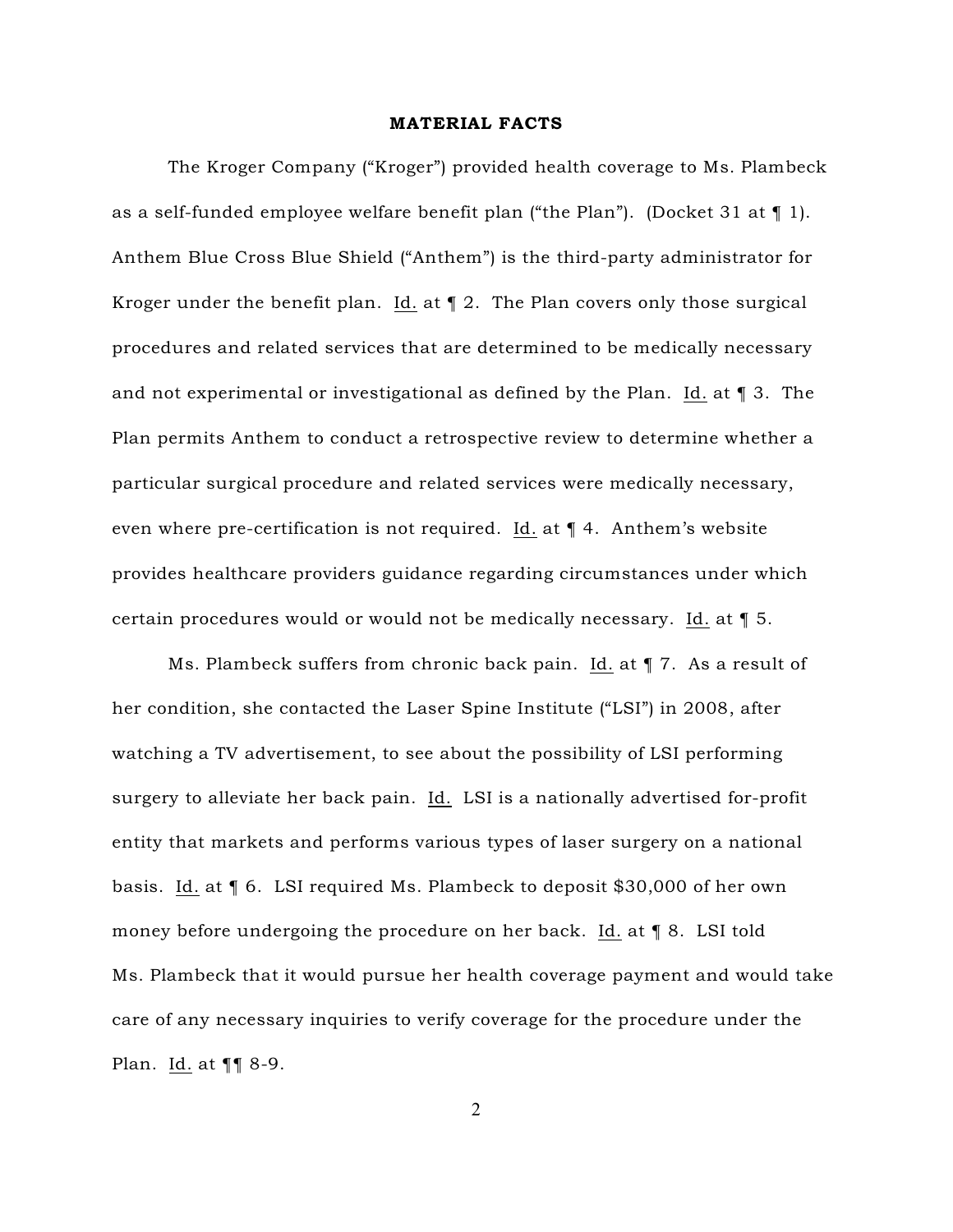Prior to Ms. Plambeck's surgery, a representative from LSI contacted Anthem and spoke with an Anthem customer service representative on two separate occasions. Id. at ¶ 10. The first call took place on June 3, 2008. Id. at ¶ 11. During the June 3, 2008, call, the LSI representative verified Ms. Plambeck had an active policy. (Docket 32-4). Once it was determined Ms. Plambeck's policy was active, LSI asked for information regarding out-ofnetwork benefits for outpatient surgery. Id. The Anthem representative provided the following information to LSI in response:

Showing the patient will be responsible for, let's see here, for both facility and physician, services for 80% of our contracted rate subject to a \$5,000 deductible, showing zero satisfied toward that at this time. Patient has a \$6,000 out-of pocket maximum and you would file all claims to your local Blue Cross and Blue Shield.

Id. This concluded the telephone call. Id. No mention was made of the particular surgery LSI planned to perform. Rather, the call verified the existence of coverage generally. (Docket 31 at ¶ 11). Following this call, LSI contacted Ms. Plambeck via e-mail and provided her with the following information:

Your plan is active!! I verified the basic benefits of your plan, you have an out of pocket \$6,000. This means that once we receive the \$30,000 deposit on the procedure and file the claims with [A]nthem, any reimbursement we get back will go to you as reimbursement for payment you made to us. The \$6k is what your policy deems you will pay for the procedure, if they reimburse the full amount be aware that you will [] get the money back except for the \$6k.

(Docket 32-3 at p. 9).

LSI called Anthem again on June 30, 2008, the same day and just prior to

Ms. Plambeck undergoing surgery at LSI. (Docket 31 at  $\P\P$  11, 14). During the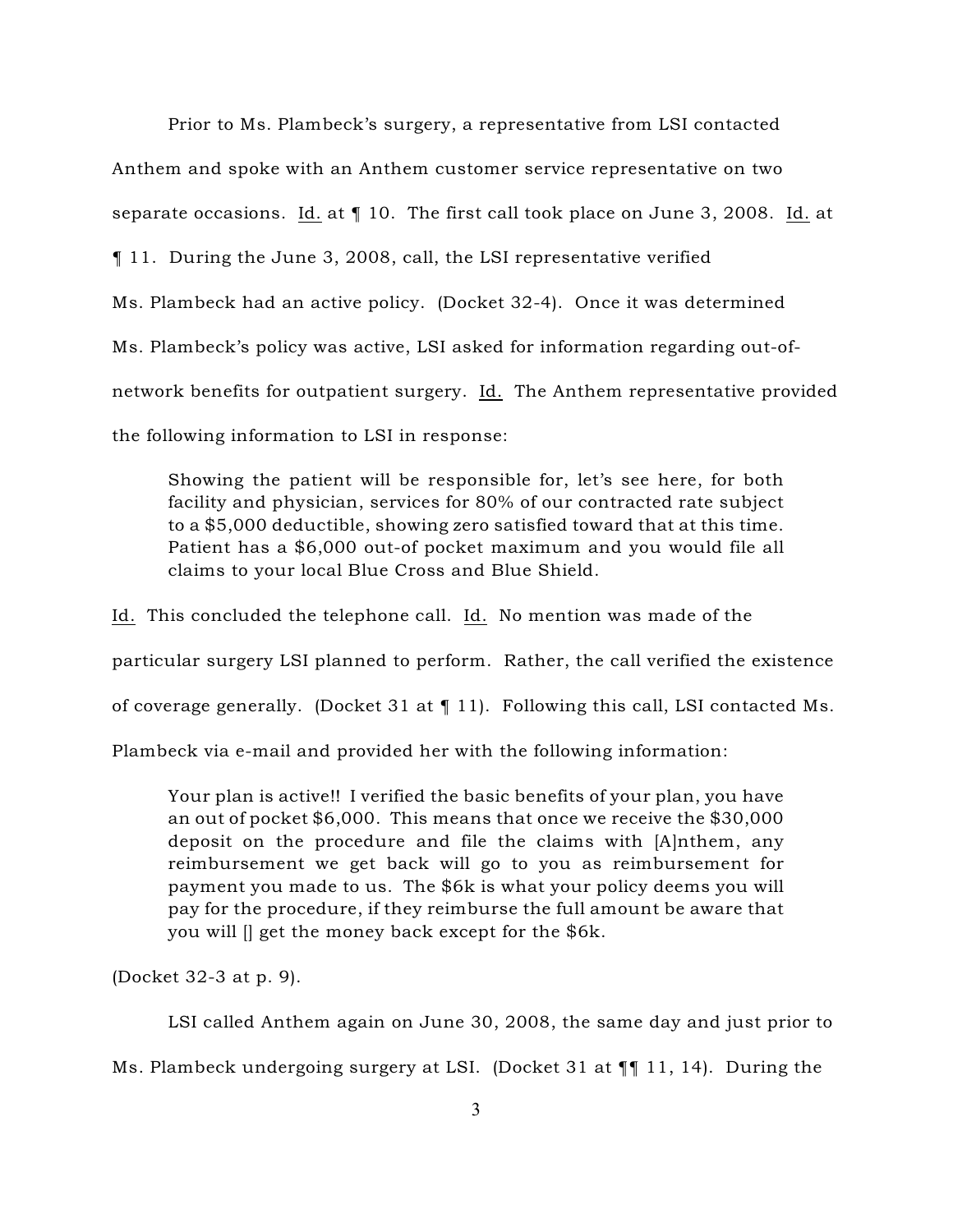June 30, 2008, call, the LSI representative again requested information on outof-network benefits for Ms. Plambeck. (Docket 32-4). LSI provided three CPT codes to Anthem for the procedure Ms. Plambeck was to undergo. With regard to the CPT codes, Anthem indicated:

I am just checking our precertification list. It does state that any surgical procedure does require medical necessity. Let's see here . . . . the three CPT codes you gave me [are] not hitting our precertification list so it doesn't look like that is going to be needed.

Id. at p. 5. LSI also confirmed with Anthem that Ms. Plambeck's policy had an out-of-network maximum of \$6,000. Id. Ms. Plambeck underwent the laser surgical procedure. (Docket 31 at ¶ 14).

Following Ms. Plambeck's surgery, which unfortunately was ineffective, LSI submitted a "Report of Medical Necessity" to Anthem. Id. at ¶¶ 15-16. Anthem asserts the report submitted by LSI supports its position that the procedure was not medically necessary. Id. at  $\P$  17. Ms. Plambeck agrees the Plan language disagrees with the physician's assessment in the report but argues this is irrelevant to her claim. (Docket 35 at ¶ 17). Anthem denied coverage for Ms. Plambeck's surgery as not medically necessary. (Docket 31 at  $\P$  18).

On June 28, 2011, Ms. Plambeck filed a complaint against defendants, claiming she is entitled to equitable relief under ERISA  $\S$  502(a)(3). (Docket 1). Ms. Plambeck contends Anthem represented that her out-of-pocket expense for the surgery at LSI would be a maximum of \$6,000. Id. Ms. Plambeck argues she detrimentally relied on this representation prior to undergoing surgery. Id.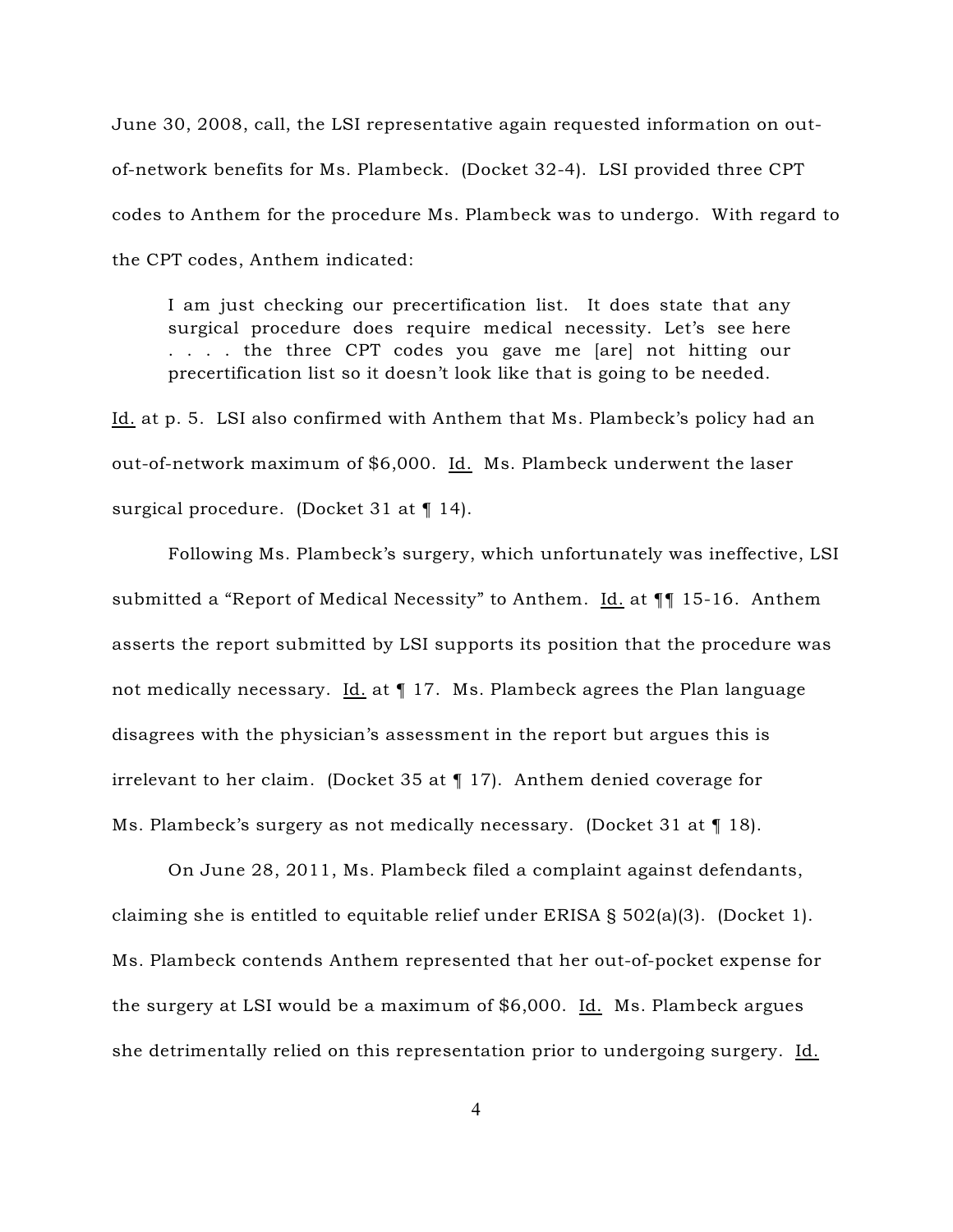Ms. Plambeck, pleading the theory of equitable estoppel, argues defendants are prevented from asserting the treatment provided at LSI was not a covered medical expense under the Plan. Id. Ms. Plambeck contends under the theories of surcharge or unjust enrichment she is entitled to be "made whole" and to be put in the same position she would have been in had Anthem's representations regarding her out-of-pocket maximum been true. Id.

## DISCUSSION

## A. Summary Judgment Standard

Under Fed. R. Civ. P. 56(a), a movant is entitled to summary judgment if the movant can "show that there is no genuine dispute as to any material fact and the movant is entitled to judgment as a matter of law." Fed. R. Civ. P. 56(a). Once the moving party has met its burden, the nonmoving party may not rest on the allegations or denials in the pleadings, but rather must produce affirmative evidence setting forth specific facts showing that a genuine issue of material fact exists. Anderson v. Liberty Lobby, Inc., 477 U.S. 242, 256 (1986). Only disputes over facts that might affect the outcome of the case under the governing substantive law will properly preclude summary judgment. Id. at 248. Accordingly, "the mere existence of *some* alleged factual dispute between the parties will not defeat an otherwise properly supported motion for summary judgment; the requirement is that there be no *genuine* issue of *material* fact." Id. (emphasis in original).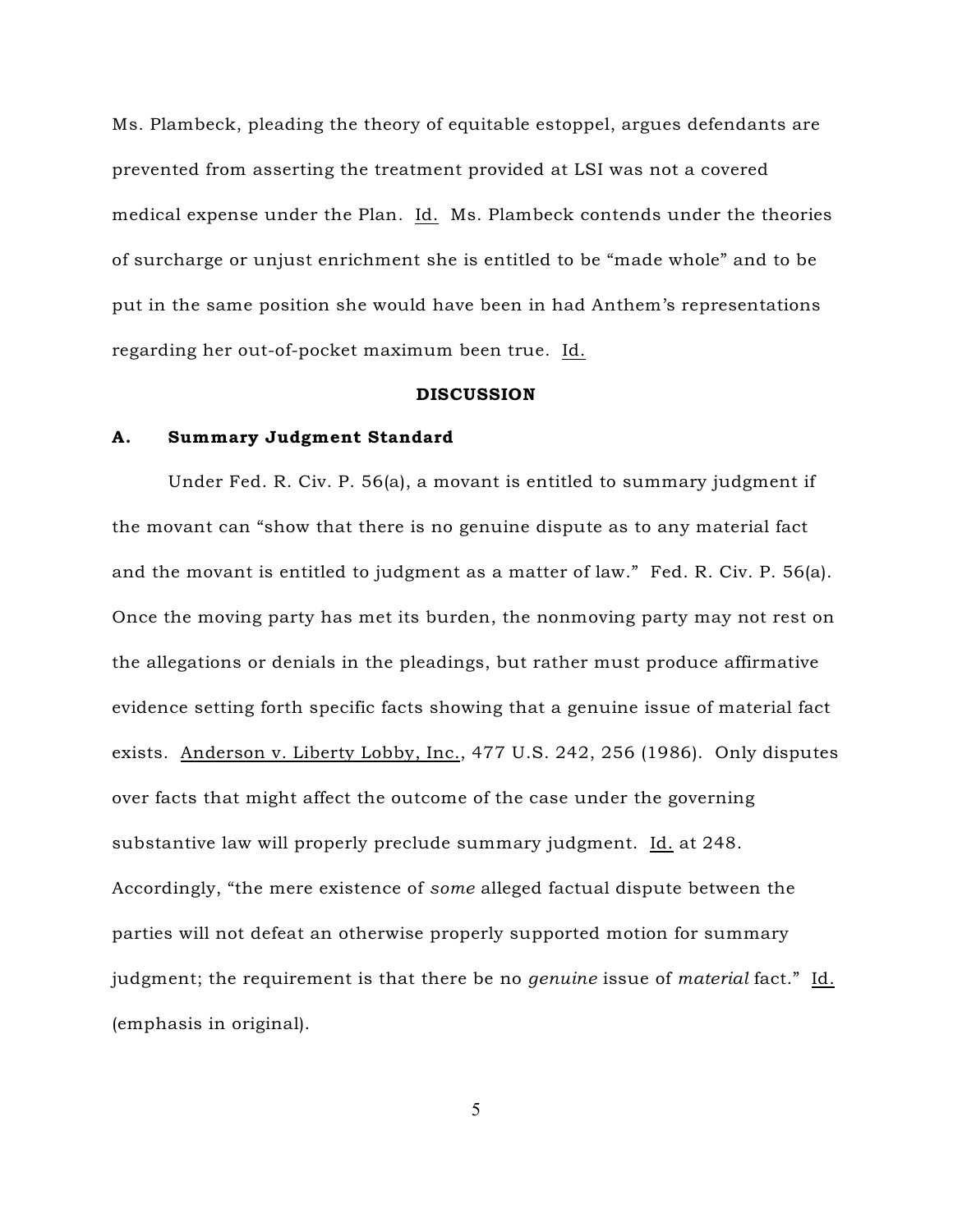If a dispute about a material fact is genuine, that is, if the evidence is such that a reasonable jury could return a verdict for the nonmoving party, then summary judgment is not appropriate. Id. However, the moving party is entitled to judgment as a matter of law if the nonmoving party has failed to "make a sufficient showing on an essential element of her case with respect to which she has the burden of proof." Celotex Corp. v. Catrett, 477 U.S. 317, 323 (1986). In such a case, "there can be 'no genuine issue as to any material fact,' since a complete failure of proof concerning an essential element of the nonmoving party's case necessarily renders all other facts immaterial." Id. at 323.

In determining whether summary judgment should issue, the facts and inferences from those facts must be viewed in the light most favorable to the nonmoving party. Matsushita Elec. Indus. Co. v. Zenith Radio Corp., 475 U.S. 574, 587-88 (1986). The key inquiry is "whether the evidence presents a sufficient disagreement to require submission to a jury or whether it is so onesided that one party must prevail as a matter of law." Anderson, 477 U.S. at 251-52.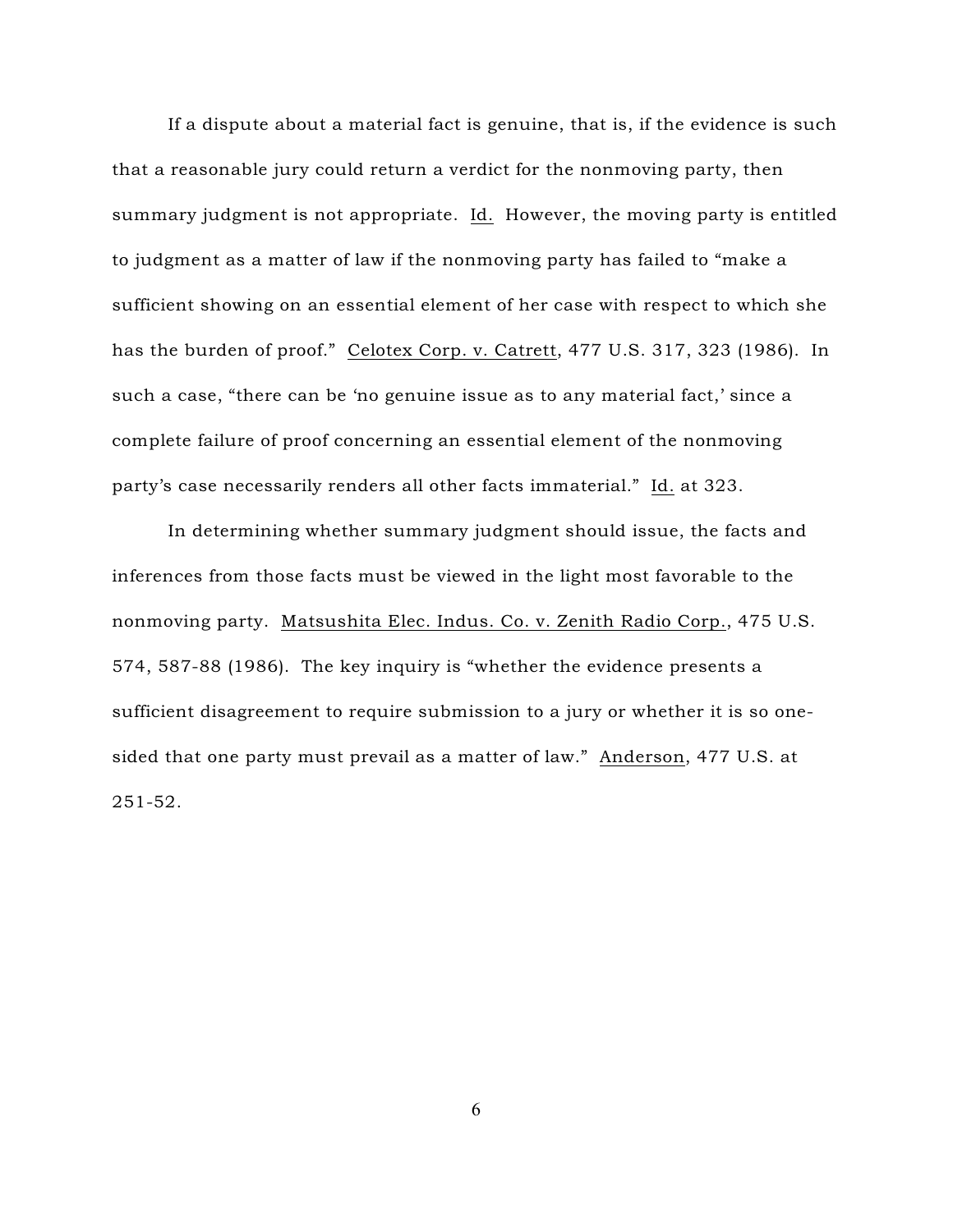# B. Whether Ms. Plambeck is entitled to relief under § 502(a)(3) of  $ERISA.<sup>1</sup>$

Section 502(a)(3) authorizes a plan beneficiary, participant, or fiduciary to

bring a civil action:

(A) to enjoin any act or practice which violates any provision of [ERISA] or the terms of the plan, or (B) to obtain other appropriate equitable relief (i) to redress such violations or (ii) to enforce any provisions of [ERISA] or the terms of the plan.

29 U.S.C. § 1132(a)(3).

Ms. Plambeck argues "[d]efendants, as fiduciaries, had an obligation to provide accurate and complete information when discussing coverage issues with [her]." (Docket 34 at pp. 9-10). Ms. Plambeck seeks an award of money damages for her economic and non-economic losses for medical expenses related to the surgery performed by LSI, which defendants determined was not covered by the Plan. (Docket 1). Ms. Plambeck contends requiring defendants to reimburse her for the surgical procedure, minus the \$6,000 out-of-pocket maximum, constitutes "other appropriate equitable relief" within the meaning of  $\S$  502(a)(3).

 Defendants argue Ms. Plambeck's claim is legal in nature and therefore precluded under § 502(a)(3) of ERISA. (Docket 33 at p. 9). Defendants contend

 $M$ s. Plambeck concedes the surgical procedure performed by LSI was not covered under the Plan and she admits her claim is not "brought pursuant to the [P]lan language." (Docket 34 at p. 3). A direct claim for plan benefits permitted under ERISA § 502(a)(1) which allows for a civil action to recover benefits "under the terms of [the] plan" would fail. 29 U.S.C. § 1132(a)(1)(B).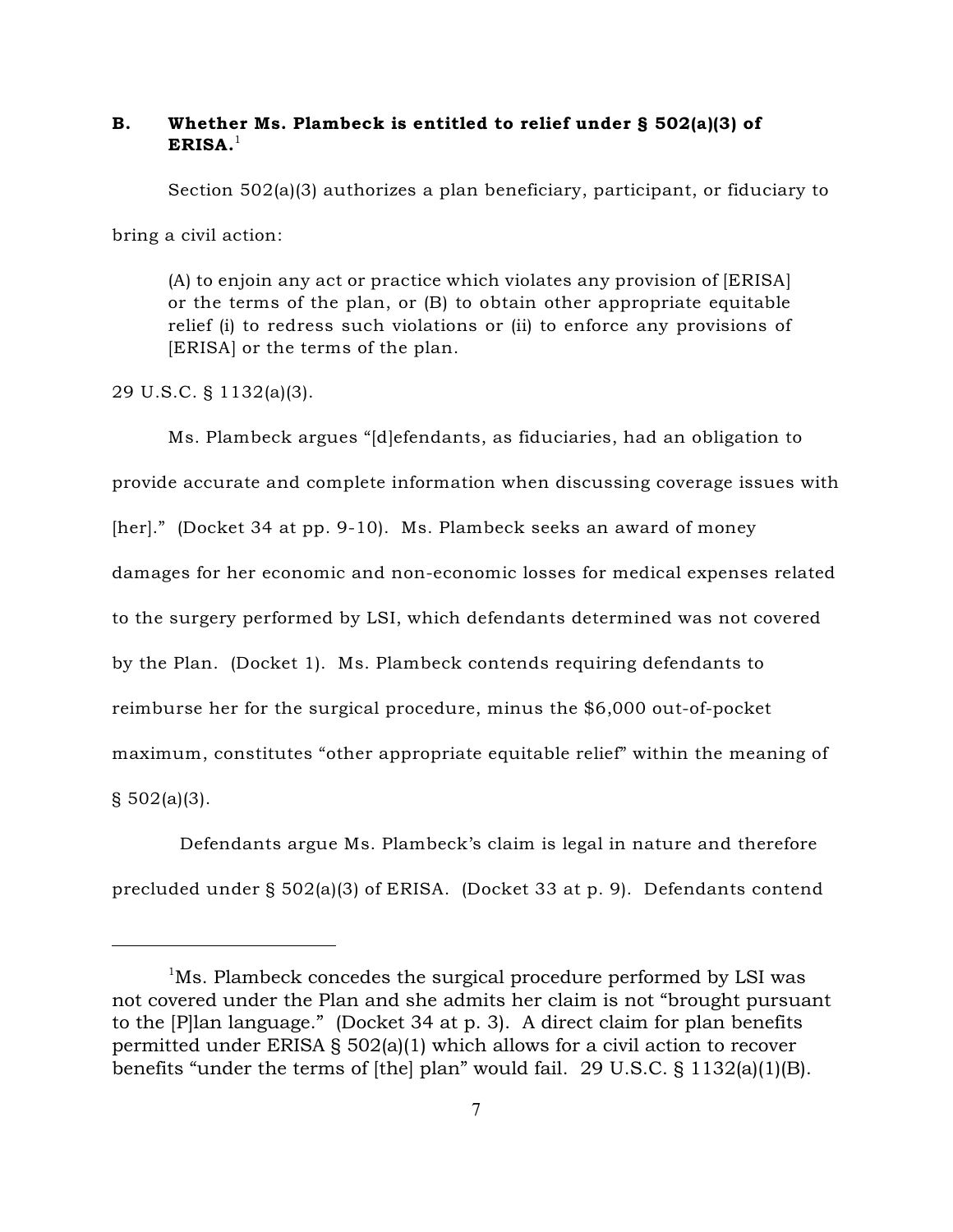Ms. Plambeck's claim is not equitable in nature, but rather seeks to impose personal liability on defendants with the amount of her damages measured by what she paid to LSI for the surgical procedure. Id. at p. 10.

"Beneficiaries of ERISA plans may sue for breaches of fiduciary duties under 29 U.S.C. § 1132(a)(3), but the remedies they may seek in such an action are limited by the language of the statute or traditionally available equitable remedies." Calhoon v. Trans World Airlines, Inc., 400 F.3d 593, 596 (8th Cir. 2005). "The remedy of restitution may be either legal or equitable, depending on the basis for the plaintiff's claim and the nature of the underlying remedies sought." Id. (quotations and citations omitted).

"Monetary relief in the form of restitution may be considered equitable only if it 'seeks not to impose personal liability on the defendant, but to restore to the plaintiff particular funds or property in the defendant's possession.'" Id. (quoting Great-West Life & Annuity Ins. Co. v. Knudson, 534 U.S. 204, 214 (2002). "Monetary damages that are compensatory in nature are traditionally considered to be legal relief because they 'focus on the plaintiff's losses and seek to recover in money the value of harm done' to the plaintiff instead of punishing 'the wrongdoer by taking his ill-gotten gains.' " Calhoon, 400 F.3d at 596 (quoting Kerr v. Charles F. Vatterott & Co., 184 F.3d 938, 944 (8th Cir. 1999); see also Slice v. Sons of Norway, 34 F.3d 630, 633 (8th Cir. 1994) ("[W]e understand 'appropriate equitable relief' to refer to equitable remedies. Such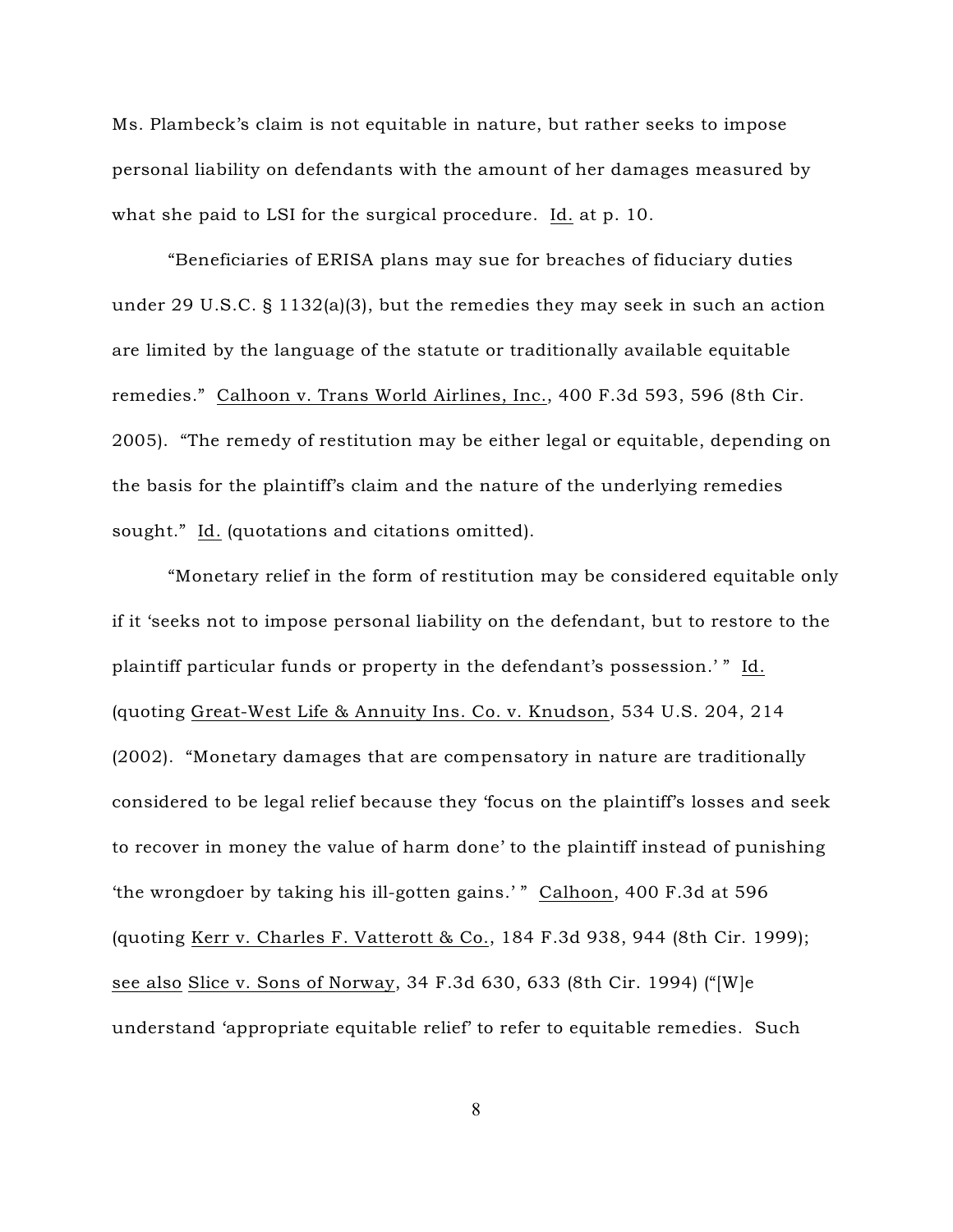remedies exclude money damages, 'the classic form of *legal* relief.' ") (emphasis in original) (quoting Mertens v. Hewitt Assoc., 508 U.S. 248, 255 (1993)).

 "In determining whether the nature of the monetary relief sought is equitable or legal," the United States Court of Appeals for the Eighth Circuit looks to "whether the value of the harm done that forms the basis for the damages is measured by the loss to the plaintiff or the gain to the defendant and whether the money sought is specifically identifiable 'as belonging in good conscience to the plaintiff' and can 'clearly be traced to particular funds or property in the defendant's possession.' " Calhoon, 400 F.3d at 596 (quoting Great-West, 534 U.S. at 213). "When funds are traceable, the district court must limit the recovery by imposing a constructive trust over only the transferred funds; it may not award 'restitution of a sum certain' or find personal liability, both of which are impermissible legal remedies under  $1132(a)(3)$ ." Id. (quoting N. Am. Coal Corp. Ret. Sav. Plan v. Roth, 395 F.3d 916, 917 (8th Cir. 2005).

In this case, Ms. Plambeck attempts to categorize her theory of liability, equitable estoppel, as a form of equitable relief. However, the relief she seeks is money damages to compensate her for out-of-pocket losses associated with her surgical procedure at LSI. Defendants assert they have not improperly withheld funds that are rightfully Ms. Plambeck's or traceable to her. (Docket 33 at p. 10). Ms. Plambeck contends because defendants withheld payments to LSI, which in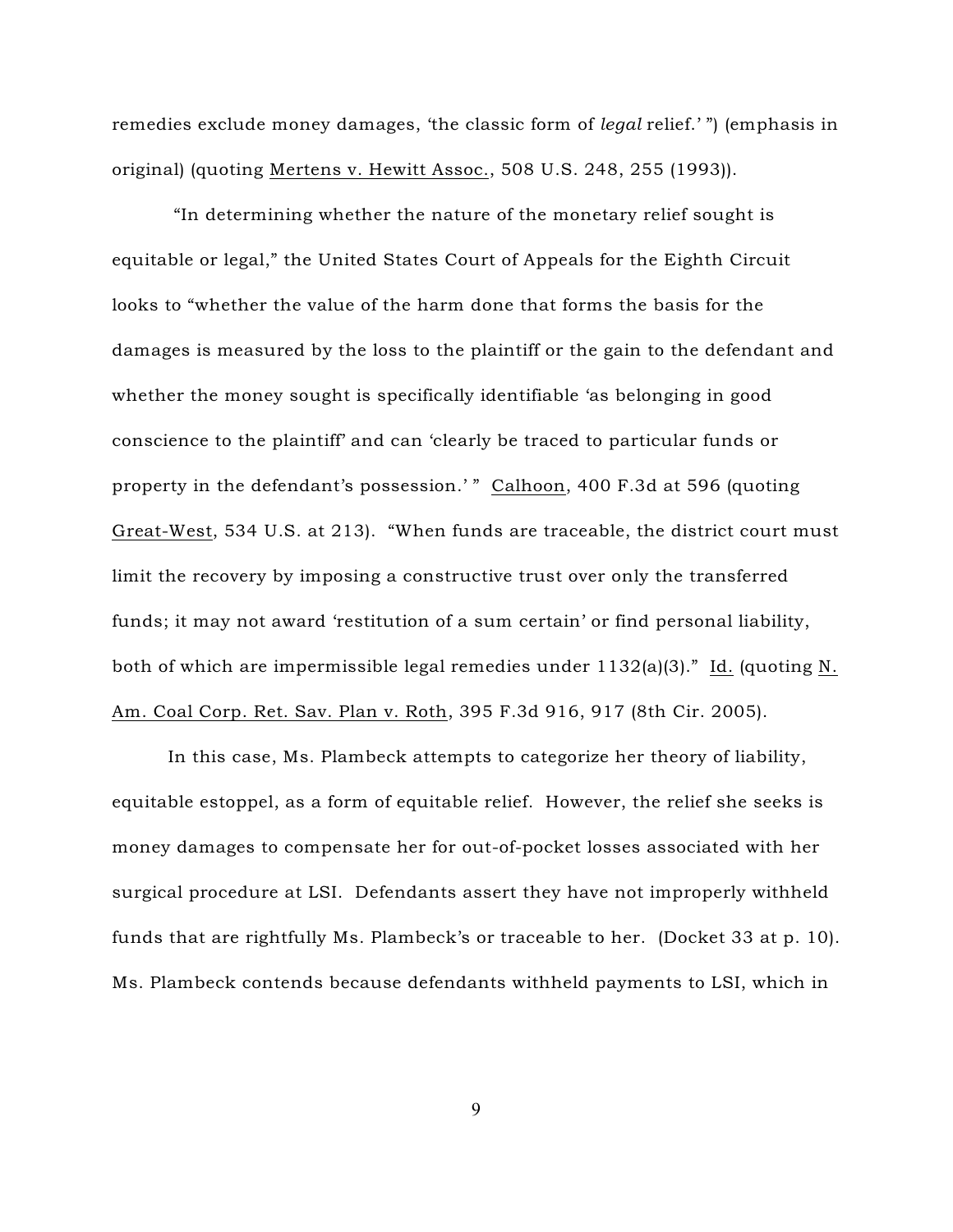turn were to be refunded to her, defendants are in possession of funds rightfully belonging to her. (Docket 36 at pp. 6-7).

Ms. Plambeck makes a strained assertion regarding defendants' possession of funds rightfully belonging to her. It is clear, however, that defendants do not possess any money which can "clearly be traced to particular funds or property" rightfully belong to Ms. Plambeck. Calhoon, 400 F.3d at 596. Ms. Plambeck does not value her damages based on any gain made by the defendants but on the amount of her loss.

It is clear Ms. Plambeck is attempting to impose personal liability on defendants for the loss to her own pocketbook. Consequently, although Ms. Plambeck contends she relied to her detriment on Anthem's conversations with LSI regarding her out-of-pocket maximum, she cannot be compensated for the cost of surgery as that is a classic form of legal relief which the Eighth Circuit, relying on Supreme Court precedent, has consistently held cannot be sustained under § 502(a)(3) of ERISA.

Ms. Plambeck argues the perception that prior Supreme Court decisions curtailed the types of relief available under § 502(a)(3) was rejected in CIGNA Corp. v. Amara, 131 S. Ct. 1866 (2011). CIGNA concerned "a suit by a beneficiary against a plan fiduciary (whom ERISA typically treats as a trustee) about the terms of a plan (which ERISA typically treats as a trust)." Id. at 1879. Employees filed a class action against CIGNA and their pension plan challenging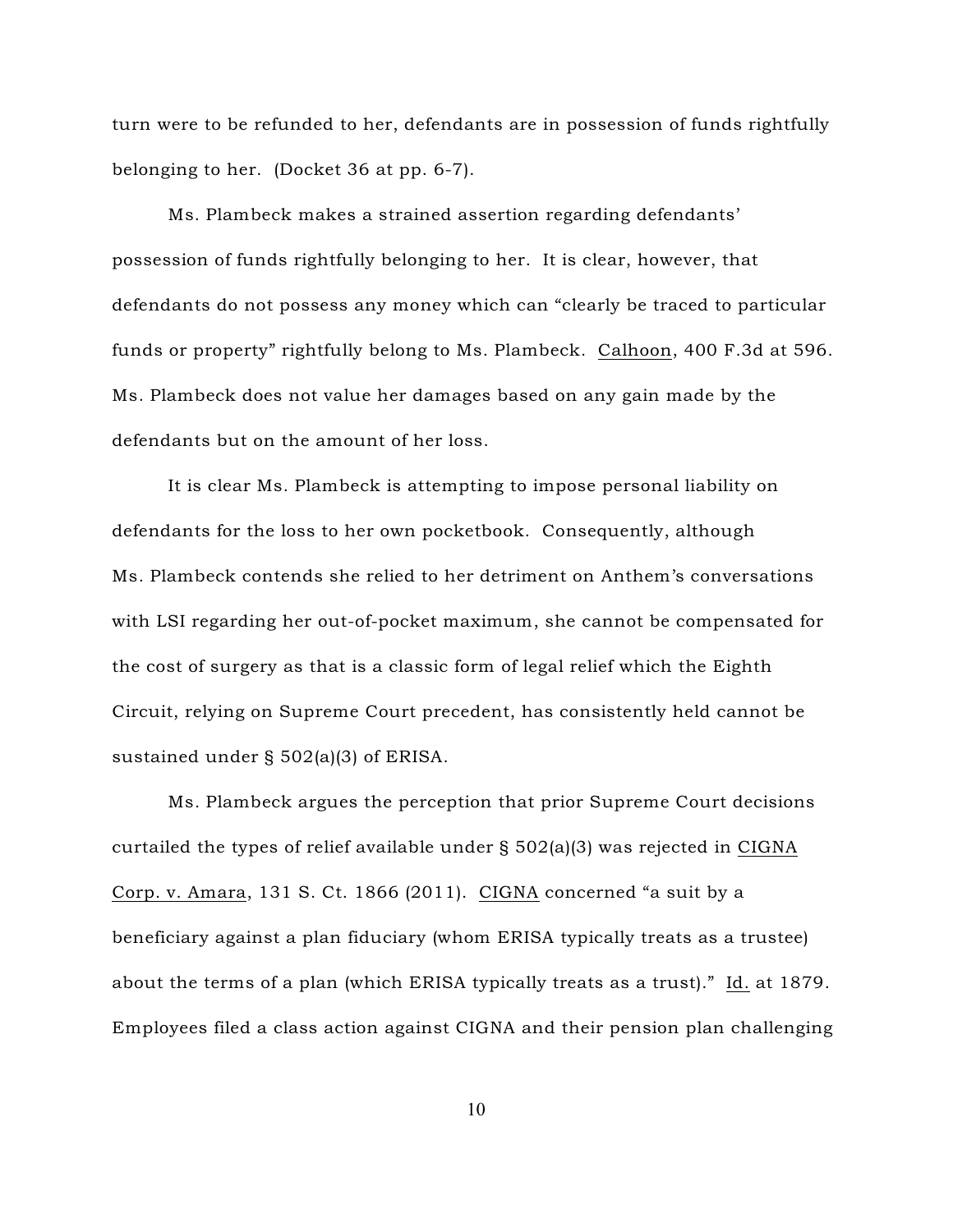CIGNA's conversion from a traditional defined benefit pension plan to a "cash balance" retirement plan under ERISA. Id. at 1870. The employees claimed CIGNA's initial descriptions of the plan were significantly incomplete and misleading. Id. at 1872. Pursuant to § 502(a)(1)(B), the district court reformed the new plan and issued an injunction that required the plan administrator to pay already retired beneficiaries money owed to them under the plan. Id. at 1871.

The United States Supreme Court granted *certiorari* to consider whether the district court applied the correct legal standard, "namely, a 'likely harm' standard, in determining that CIGNA's notice violations caused its employees sufficient injury to warrant legal relief." Id. The Supreme Court determined the district court erred in treating summary plan descriptions ("SPDs") as though they were benefits under the plan itself and held that any misrepresentations in the SPDs were not actionable under § 502(a)(1)(B) of ERISA. Id. at 1878.

After holding  $\S$  502(a)(1)(B) did not authorize the entry of relief at issue in CIGNA, which resolved the issue before the Court, the Supreme Court went on to consider the scope of equitable relief that may theoretically be invoked under § 502(a)(3). The Court observed, "the fact that this relief takes the form of a money payment does not remove it from the category of traditionally equitable relief," as "[e]quity courts possessed the power to provide relief in the form of monetary 'compensation' for a loss resulting from a trustee's breach of duty, or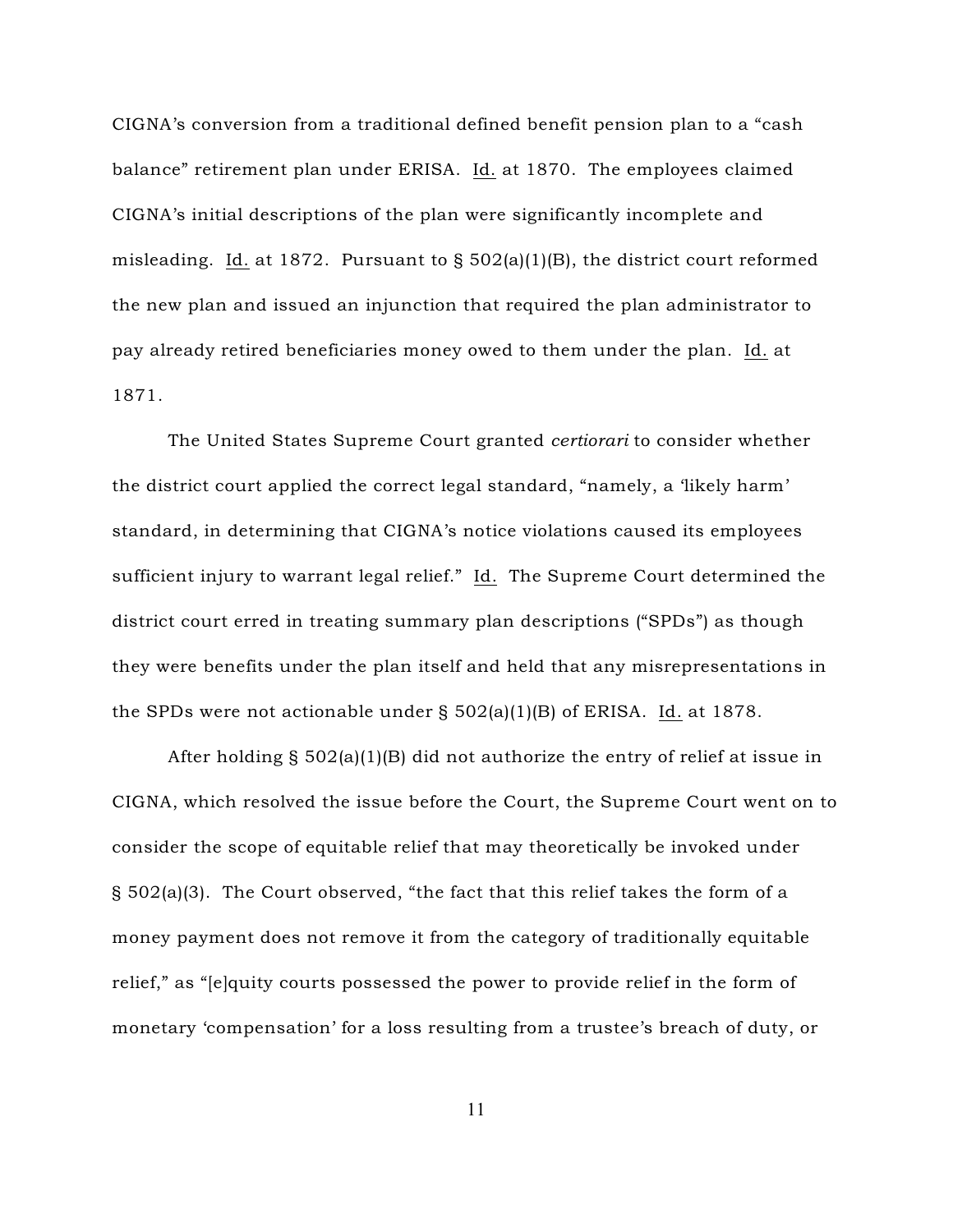to prevent the trustee's unjust enrichment."  $\underline{Id}$  at 1880. The Court noted this remedy, described as a "surcharge," "extended to a breach of trust committed by a fiduciary encompassing any violation of a duty imposed upon that fiduciary." Id. The Court observed the fact the defendant was analogous to a trustee was critical "insofar as an award of make-whole relief is concerned." Id. The Supreme Court did not need to discuss the § 502(a)(3) issue, however, as the lower court declined to reach it.

Notably, CIGNA did not overrule any prior Supreme Court precedent as it relates to  $\S 502(a)(3)$ . Justice Scalia, in his concurring opinion, noted:

The Court's discussion of the relief available under § 502(a)(3) and Mertens is purely dicta, binding upon neither us nor the District Court. The District Court need not read any of it – and, indeed, if it takes our suggestions to heart, we may very well reverse. Even if we adhere to our dicta that contract reformation, estoppel, and surcharge are " 'distinctively equitable' remedies," it is far from clear that they are available remedies in this case. The opinion for the Court does not say (much less hold) that they are and disclaims the implications.

Id. at 1884 (Scalia, J., concurring) (citations omitted).

Despite Ms. Plambeck's assertion the Supreme Court's dicta in CIGNA relating to equitable relief under § 502(a)(3) supplants Eighth Circuit case law, it is clear the Eighth Circuit continues to rely on prior Supreme Court precedent limiting relief sought under § 502(a)(3) to equitable, not legal, relief. See Treasurer, Trs. of Drury Indus., Inc. Health Care Plan and Trust v. Goding, 692 F.3d 888, 897 (8th Cir. 2012).